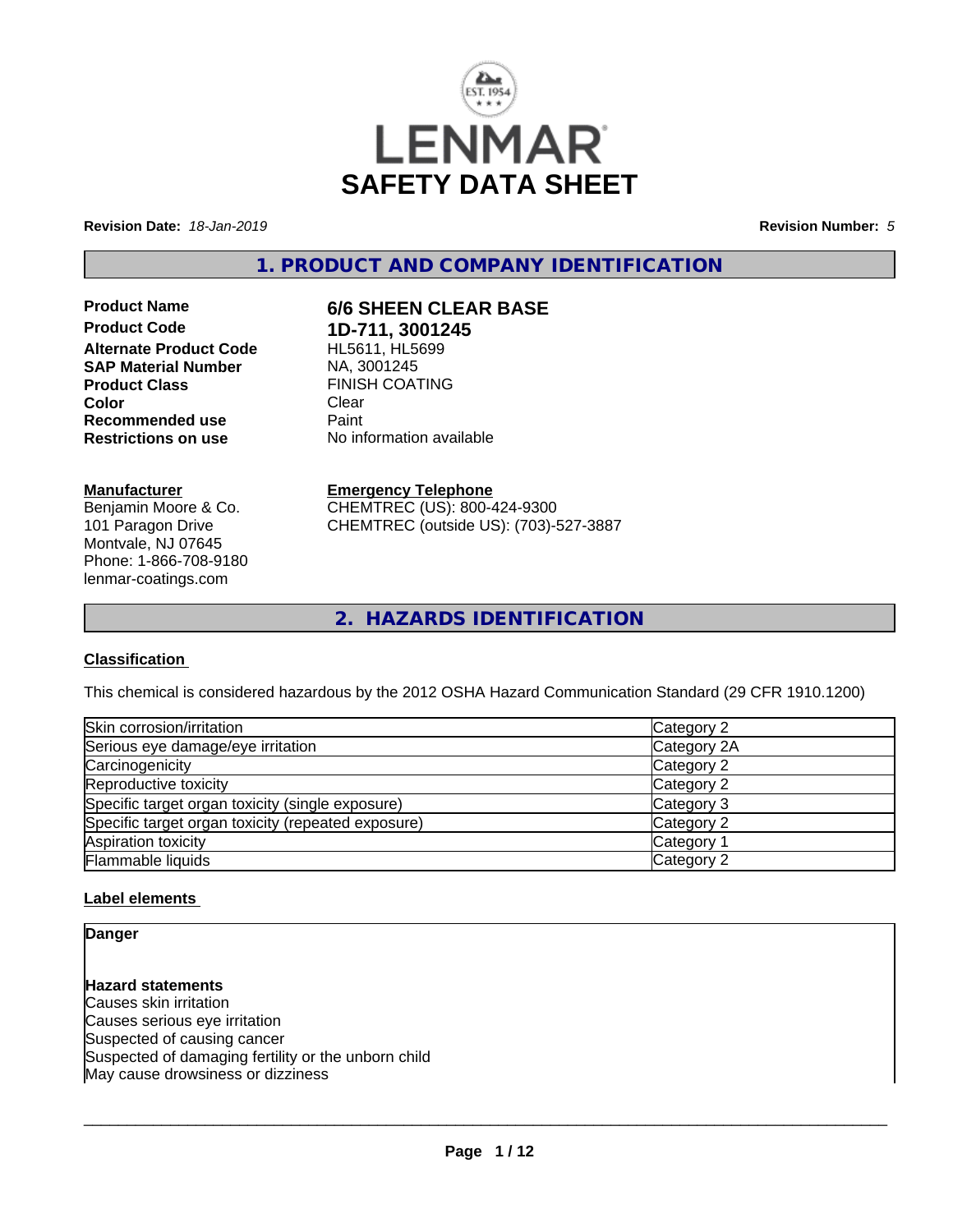May cause damage to organs through prolonged or repeated exposure May be fatal if swallowed and enters airways Highly flammable liquid and vapor

 $\overline{\phantom{a}}$  ,  $\overline{\phantom{a}}$  ,  $\overline{\phantom{a}}$  ,  $\overline{\phantom{a}}$  ,  $\overline{\phantom{a}}$  ,  $\overline{\phantom{a}}$  ,  $\overline{\phantom{a}}$  ,  $\overline{\phantom{a}}$  ,  $\overline{\phantom{a}}$  ,  $\overline{\phantom{a}}$  ,  $\overline{\phantom{a}}$  ,  $\overline{\phantom{a}}$  ,  $\overline{\phantom{a}}$  ,  $\overline{\phantom{a}}$  ,  $\overline{\phantom{a}}$  ,  $\overline{\phantom{a}}$ 

**Appearance** liquid **Odor** solvent

## **Precautionary Statements - Prevention**

Obtain special instructions before use Do not handle until all safety precautions have been read and understood Use personal protective equipment as required Wash face, hands and any exposed skin thoroughly after handling Wear eye/face protection Do not breathe dust/fume/gas/mist/vapors/spray Use only outdoors or in a well-ventilated area Keep away from heat, hot surfaces, sparks, open flames and other ignition sources. No smoking Keep container tightly closed Ground/bond container and receiving equipment Use explosion-proof electrical/ventilating/lighting/equipment Use only non-sparking tools Take precautionary measures against static discharge Keep cool

## **Precautionary Statements - Response**

IF exposed or concerned: Get medical advice/attention

## **Eyes**

IF IN EYES: Rinse cautiously with water for several minutes. Remove contact lenses, if present and easy to do. Continue rinsing

If eye irritation persists: Get medical advice/attention

**Skin**

If skin irritation occurs: Get medical advice/attention

IF ON SKIN (or hair): Remove/Take off immediately all contaminated clothing. Rinse skin with water/shower Wash contaminated clothing before reuse

#### **Inhalation**

IF INHALED: Remove victim to fresh air and keep at rest in a position comfortable for breathing **Ingestion**

IF SWALLOWED: Immediately call a POISON CENTER or doctor/physician

Do NOT induce vomiting

### **Fire**

In case of fire: Use CO2, dry chemical, or foam for extinction

## **Precautionary Statements - Storage**

Store locked up Store in a well-ventilated place. Keep container tightly closed

## **Precautionary Statements - Disposal**

Dispose of contents/container to an approved waste disposal plant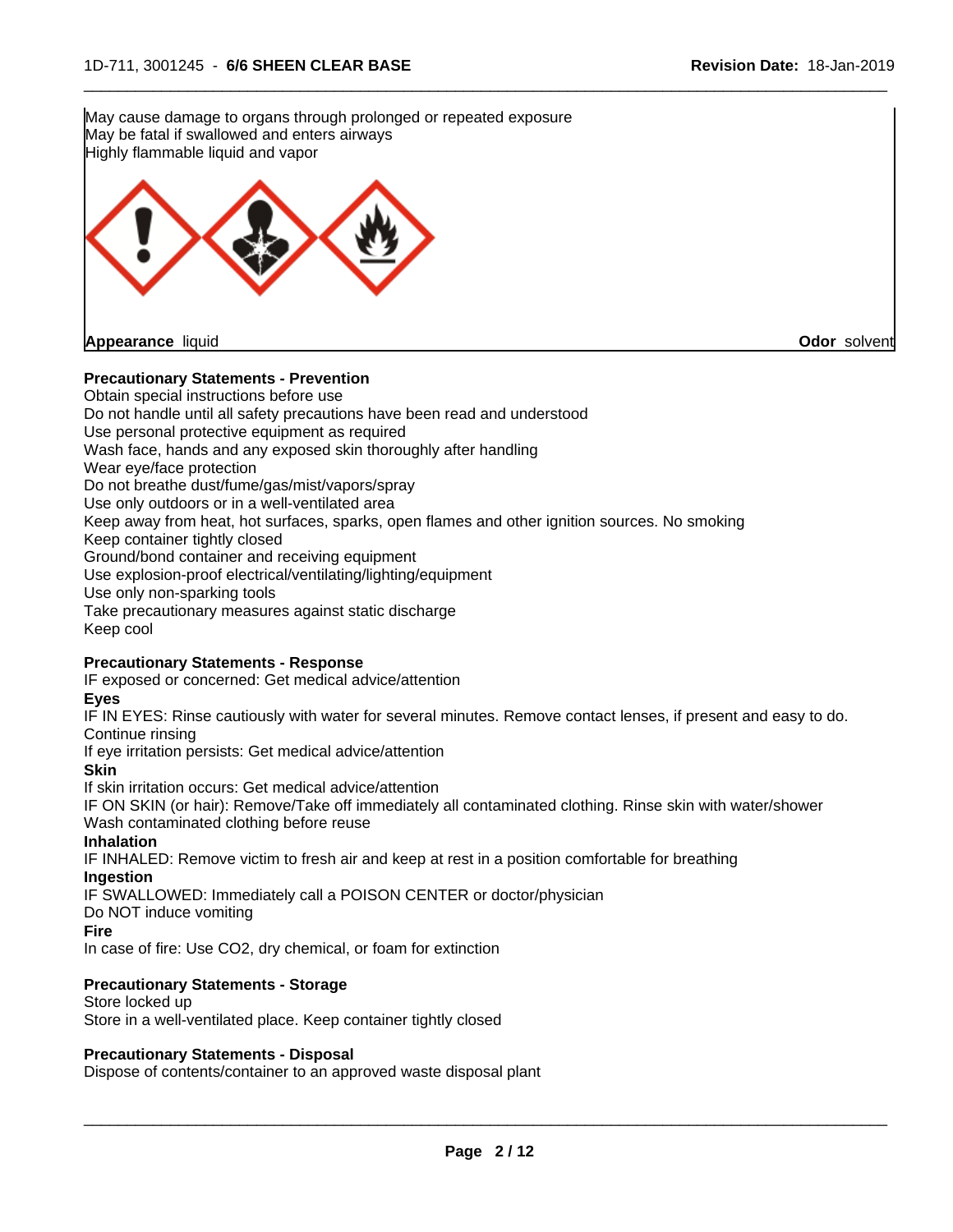## **Hazards not otherwise classified (HNOC)**

Not applicable

## **Other information**

No information available

## **3. COMPOSITION INFORMATION ON COMPONENTS**

 $\overline{\phantom{a}}$  ,  $\overline{\phantom{a}}$  ,  $\overline{\phantom{a}}$  ,  $\overline{\phantom{a}}$  ,  $\overline{\phantom{a}}$  ,  $\overline{\phantom{a}}$  ,  $\overline{\phantom{a}}$  ,  $\overline{\phantom{a}}$  ,  $\overline{\phantom{a}}$  ,  $\overline{\phantom{a}}$  ,  $\overline{\phantom{a}}$  ,  $\overline{\phantom{a}}$  ,  $\overline{\phantom{a}}$  ,  $\overline{\phantom{a}}$  ,  $\overline{\phantom{a}}$  ,  $\overline{\phantom{a}}$ 

| <b>Chemical name</b> | CAS No.        | Weight-%    |
|----------------------|----------------|-------------|
| Ethyl acetate        | 141-78-6       | $25 - 30$   |
| Toluene              | 108-88-3       | $25 - 30$   |
| n-Butyl acetate      | 123-86-4       | $20 - 25$   |
| cellulose, nitrate   | 9004-70-0      | $5 - 10$    |
| Isopropyl alcohol    | 67-63-0        | - 5         |
| Silica, amorphous    | 7631-86-9      | - 5         |
| Ethyl benzene        | $100 - 41 - 4$ | $0.1 - 0.5$ |

## **4. FIRST AID MEASURES**

## **Description of first aid measures**

| <b>General Advice</b>                            | If symptoms persist, call a physician. Show this safety data sheet to the doctor in<br>attendance.                                                                                                                      |
|--------------------------------------------------|-------------------------------------------------------------------------------------------------------------------------------------------------------------------------------------------------------------------------|
| <b>Eye Contact</b>                               | Immediately flush with plenty of water. After initial flushing, remove any contact<br>lenses and continue flushing for at least 15 minutes. Keep eye wide open while<br>rinsing. If symptoms persist, call a physician. |
| <b>Skin Contact</b>                              | Wash off immediately with soap and plenty of water removing all contaminated<br>clothes and shoes. If skin irritation persists, call a physician.                                                                       |
| <b>Inhalation</b>                                | Move to fresh air. If symptoms persist, call a physician.<br>If not breathing, give artificial respiration. Call a physician immediately.                                                                               |
| Ingestion                                        | Clean mouth with water and afterwards drink plenty of water. Do not induce<br>vomiting without medical advice. Never give anything by mouth to an unconscious<br>person. Consult a physician.                           |
| <b>Protection Of First-Aiders</b>                | Use personal protective equipment.                                                                                                                                                                                      |
| <b>Most Important</b><br><b>Symptoms/Effects</b> | No information available.                                                                                                                                                                                               |
| <b>Notes To Physician</b>                        | Treat symptomatically.                                                                                                                                                                                                  |

## **5. FIRE-FIGHTING MEASURES**

| <b>Flammable Properties</b>         | Vapors may travel considerable distance to a source of<br>ignition and flash back. Vapors may cause flash fire. |
|-------------------------------------|-----------------------------------------------------------------------------------------------------------------|
| <b>Suitable Extinguishing Media</b> | Foam, dry powder or water. Use extinguishing measures                                                           |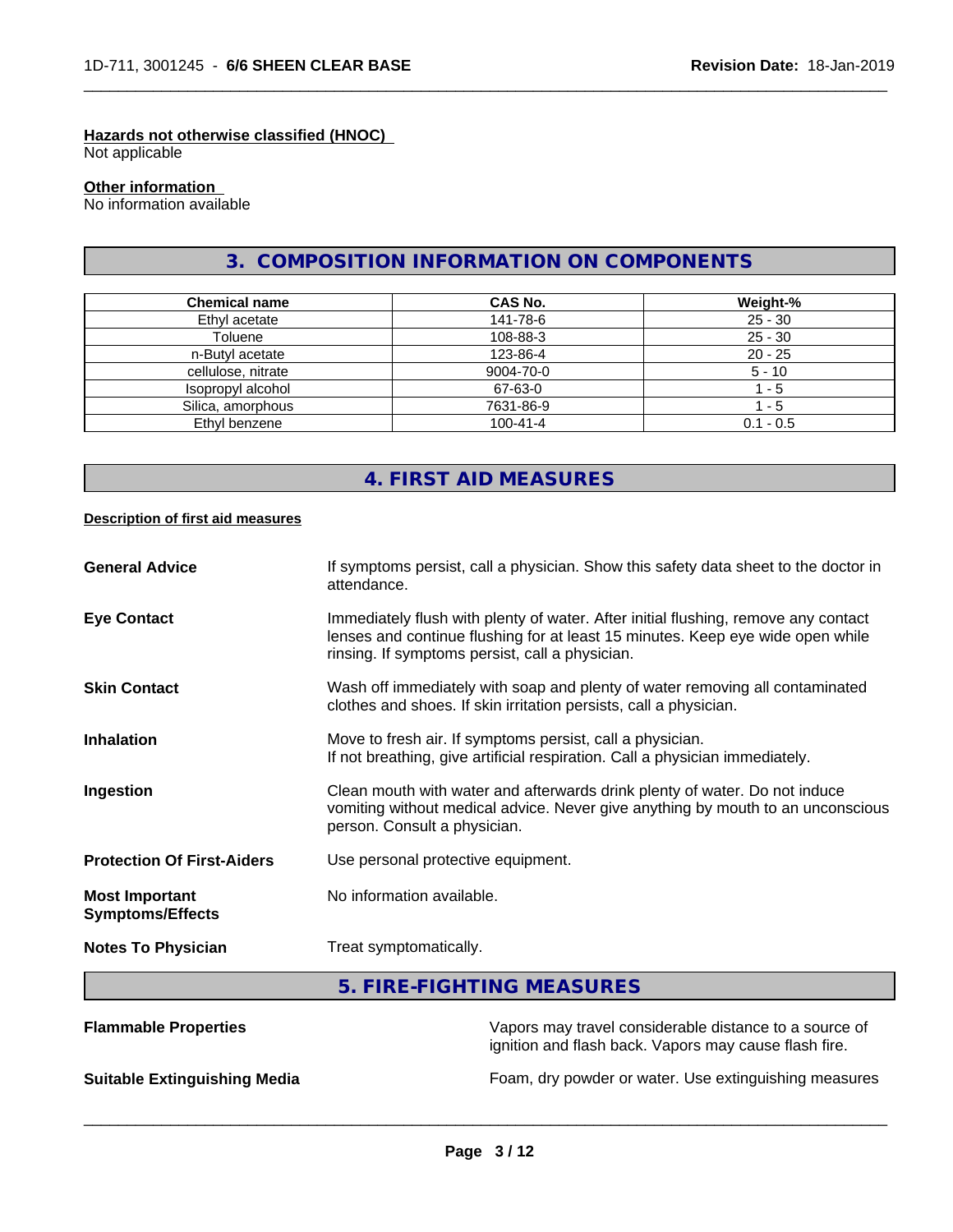|                                                                                  | that are appropriate to local circumstances and the<br>surrounding environment.                                                                                                                                                                                                                |  |
|----------------------------------------------------------------------------------|------------------------------------------------------------------------------------------------------------------------------------------------------------------------------------------------------------------------------------------------------------------------------------------------|--|
| <b>Protective Equipment And Precautions For</b><br><b>Firefighters</b>           | As in any fire, wear self-contained breathing apparatus<br>pressure-demand, MSHA/NIOSH (approved or equivalent)<br>and full protective gear.                                                                                                                                                   |  |
| <b>Hazardous combustion products</b>                                             | Burning may result in carbon dioxide, carbon monoxide<br>and other combustion products of varying composition<br>which may be toxic and/or irritating.                                                                                                                                         |  |
| <b>Specific Hazards Arising From The Chemical</b>                                | Flammable. Flash back possible over considerable<br>distance. Keep product and empty container away from<br>heat and sources of ignition. Closed containers may<br>rupture if exposed to fire or extreme heat. Thermal<br>decomposition can lead to release of irritating gases and<br>vapors. |  |
| <b>Sensitivity To Mechanical Impact</b>                                          | N <sub>o</sub>                                                                                                                                                                                                                                                                                 |  |
| <b>Sensitivity To Static Discharge</b>                                           | Yes                                                                                                                                                                                                                                                                                            |  |
| <b>Flash Point Data</b><br>Flash Point (°F)<br>Flash Point (°C)<br><b>Method</b> | 39.0<br>3.9<br><b>PMCC</b>                                                                                                                                                                                                                                                                     |  |
| <b>Flammability Limits In Air</b>                                                |                                                                                                                                                                                                                                                                                                |  |
| Lower flammability limit:<br><b>Upper flammability limit:</b>                    | Not available<br>Not available                                                                                                                                                                                                                                                                 |  |
| Health: 2<br>Flammability: 3<br><b>NFPA</b>                                      | Instability: 0<br><b>Special: Not Applicable</b>                                                                                                                                                                                                                                               |  |
| <b>NFPA Legend</b><br>0 - Not Hazardous                                          |                                                                                                                                                                                                                                                                                                |  |

- 1 Slightly
- 2 Moderate
- 3 High
- 4 Severe

*The ratings assigned are only suggested ratings, the contractor/employer has ultimate responsibilities for NFPA ratings where this system is used.*

*Additional information regarding the NFPA rating system is available from the National Fire Protection Agency (NFPA) at www.nfpa.org.*

## **6. ACCIDENTAL RELEASE MEASURES**

| <b>Personal Precautions</b> | Remove all sources of ignition. Take precautions to prevent flashback. Ground<br>and bond all containers and handling equipment. Take precautionary measures<br>against static discharges. Ensure adequate ventilation. Avoid contact with skin,<br>eyes and clothing. Use personal protective equipment. |
|-----------------------------|-----------------------------------------------------------------------------------------------------------------------------------------------------------------------------------------------------------------------------------------------------------------------------------------------------------|
| <b>Other Information</b>    | Prevent further leakage or spillage if safe to do so. Do not allow material to<br>contaminate ground water system. Prevent product from entering drains. Do not<br>flush into surface water or sanitary sewer system. Local authorities should be                                                         |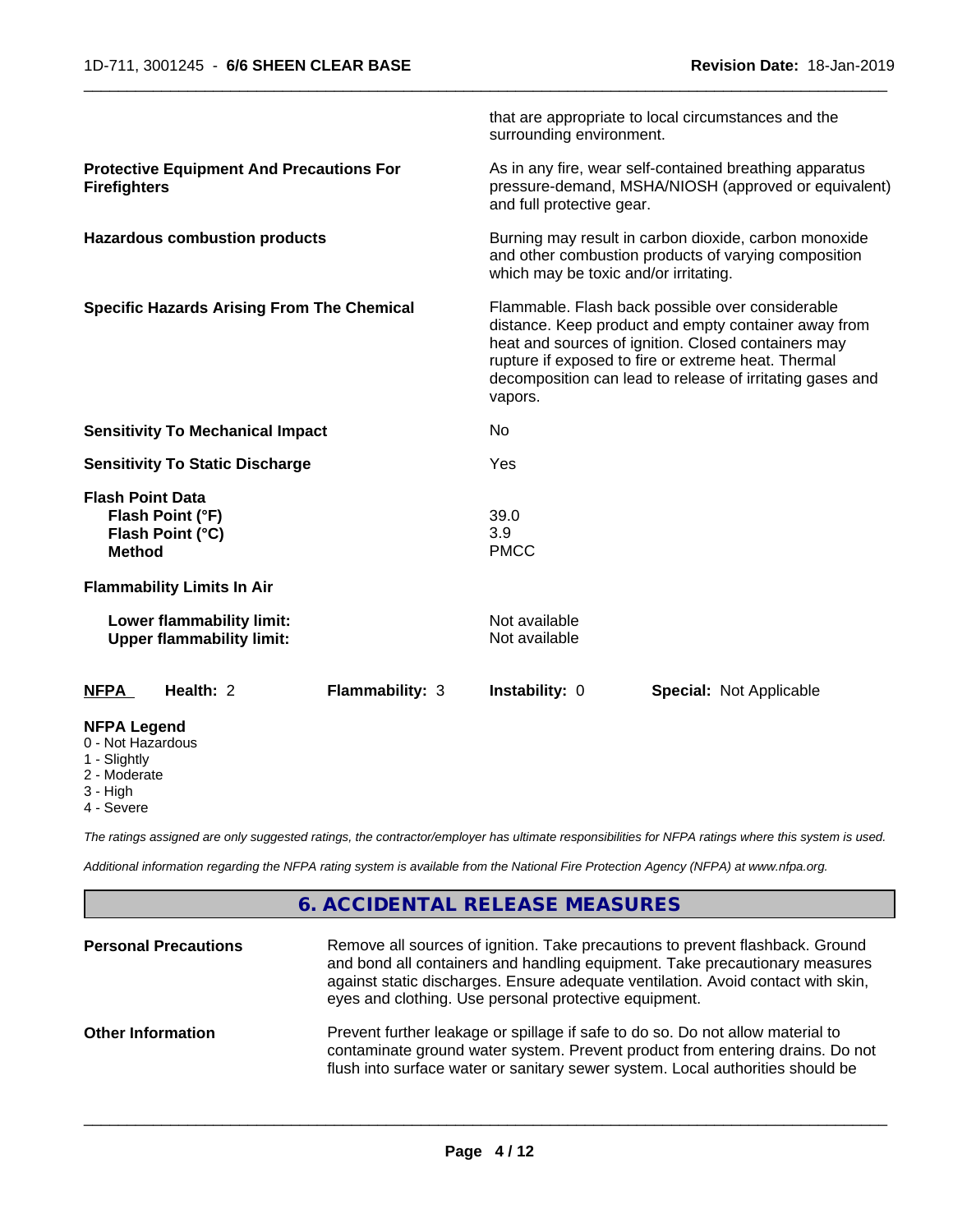|                                  | advised if significant spillages cannot be contained.                                                                                                                                                                                                                                                                                                                                                                                          |
|----------------------------------|------------------------------------------------------------------------------------------------------------------------------------------------------------------------------------------------------------------------------------------------------------------------------------------------------------------------------------------------------------------------------------------------------------------------------------------------|
| <b>Environmental precautions</b> | See Section 12 for additional Ecological Information.                                                                                                                                                                                                                                                                                                                                                                                          |
| <b>Methods for Cleaning Up</b>   | Dam up. Soak up with inert absorbent material. Use a non-sparking or explosion<br>proof means to transfer material to a sealed, appropriate container for disposal.<br>Clean contaminated surface thoroughly.                                                                                                                                                                                                                                  |
|                                  | 7. HANDLING AND STORAGE                                                                                                                                                                                                                                                                                                                                                                                                                        |
| <b>Handling</b>                  | Avoid contact with skin, eyes and clothing. Wear personal protective equipment.<br>Do not breathe vapors or spray mist. Use only in ventilated areas. Prevent vapor<br>build-up by providing adequate ventilation during and after use.                                                                                                                                                                                                        |
|                                  | Take precautionary measures against static discharges. To avoid ignition of<br>vapors by static electricity discharge, all metal parts of the equipment must be<br>grounded. Keep away from heat, sparks and flame. Do not smoke. Extinguish all<br>flames and pilot lights, and turn off stoves, heaters, electric motors and other<br>sources of ignition during use and until all vapors are gone. Ignition and/or flash<br>back may occur. |
| <b>Storage</b>                   | Keep containers tightly closed in a dry, cool and well-ventilated place. Keep away<br>from heat. Keep away from open flames, hot surfaces and sources of ignition.<br>Keep in properly labeled containers. Keep out of the reach of children.                                                                                                                                                                                                  |
| <b>Incompatible Materials</b>    | Incompatible with strong acids and bases and strong oxidizing agents.                                                                                                                                                                                                                                                                                                                                                                          |
|                                  | Technical measures/Precautions Ensure adequate ventilation. Use only where airflow will keep vapors from building<br>up in or near the work area in adjoining rooms. Comply with all national, state, and<br>local codes pertaining to the storage, handling, dispensing and disposal of<br>flammable liquids.                                                                                                                                 |
|                                  | Dissipate static electricity during transfer by grounding and bonding containers<br>and equipment before transferring material. All equipment should be non-sparking<br>and explosion proof. Use explosion proof electrical equipment for ventilation,<br>lighting and material handling.                                                                                                                                                      |

# **8. EXPOSURE CONTROLS/PERSONAL PROTECTION**

## **Exposure Limits**

| <b>Chemical name</b> | <b>ACGIH TLV</b>                | <b>OSHA PEL</b>                               |
|----------------------|---------------------------------|-----------------------------------------------|
| Ethyl acetate        | 400 ppm - TWA                   | 400 ppm - TWA<br>1400 mg/m <sup>3</sup> - TWA |
| Toluene              | 20 ppm - TWA                    | 200 ppm - TWA<br>300 ppm - Ceiling            |
| n-Butyl acetate      | 150 ppm - TWA<br>200 ppm - STEL | 150 ppm - TWA<br>710 mg/m $3$ - TWA           |
| Isopropyl alcohol    | 200 ppm - TWA<br>400 ppm - STEL | 400 ppm - TWA<br>980 mg/m <sup>3</sup> - TWA  |
| Silica, amorphous    | N/E                             | 20 mppcf - TWA                                |
| Ethyl benzene        | 20 ppm - TWA                    | 100 ppm - TWA<br>435 mg/m $3$ - TWA           |

**Legend**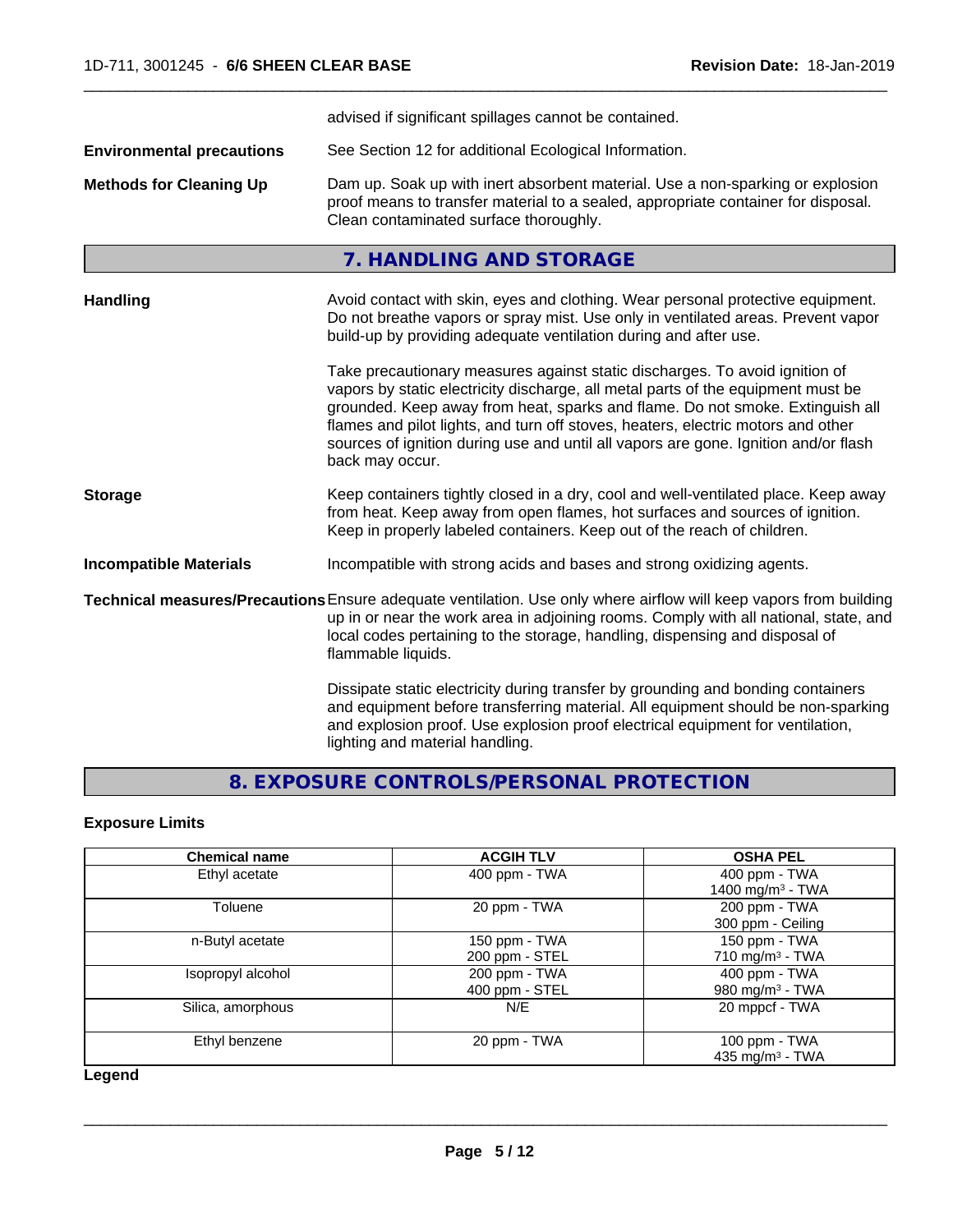ACGIH - American Conference of Governmental Industrial Hygienists Exposure Limits OSHA - Occupational Safety & Health Administration Exposure Limits N/E - Not Established

| Appropriate engineering<br>controls  |                                                                                                                                                                                                                                                                                                                                                                     |
|--------------------------------------|---------------------------------------------------------------------------------------------------------------------------------------------------------------------------------------------------------------------------------------------------------------------------------------------------------------------------------------------------------------------|
| <b>Engineering Measures</b>          | Ensure adequate ventilation, especially in confined areas.                                                                                                                                                                                                                                                                                                          |
| <b>Personal Protective Equipment</b> |                                                                                                                                                                                                                                                                                                                                                                     |
| <b>Eye/Face Protection</b>           | Safety glasses with side-shields. If splashes are likely to occur, wear:. Tightly<br>fitting safety goggles.                                                                                                                                                                                                                                                        |
| <b>Skin Protection</b>               | Long sleeved clothing. Protective gloves.                                                                                                                                                                                                                                                                                                                           |
| <b>Respiratory Protection</b>        | Use only with adequate ventilation. In operations where exposure limits are<br>exceeded, use a NIOSH approved respirator that has been selected by a<br>technically qualified person for the specific work conditions. When spraying the<br>product or applying in confined areas, wear a NIOSH approved respirator<br>specified for paint spray or organic vapors. |
| <b>Hygiene Measures</b>              | Avoid contact with skin, eyes and clothing. Remove and wash contaminated<br>clothing before re-use. Wash thoroughly after handling.                                                                                                                                                                                                                                 |

 $\overline{\phantom{a}}$  ,  $\overline{\phantom{a}}$  ,  $\overline{\phantom{a}}$  ,  $\overline{\phantom{a}}$  ,  $\overline{\phantom{a}}$  ,  $\overline{\phantom{a}}$  ,  $\overline{\phantom{a}}$  ,  $\overline{\phantom{a}}$  ,  $\overline{\phantom{a}}$  ,  $\overline{\phantom{a}}$  ,  $\overline{\phantom{a}}$  ,  $\overline{\phantom{a}}$  ,  $\overline{\phantom{a}}$  ,  $\overline{\phantom{a}}$  ,  $\overline{\phantom{a}}$  ,  $\overline{\phantom{a}}$ 

## **9. PHYSICAL AND CHEMICAL PROPERTIES**

**Appearance** liquid **Odor** solvent **Odor Threshold** No information available **Density (lbs/gal)** 7.7 - 7.8 **Specific Gravity** 0.92 - 0.94 **pH pH**  $\blacksquare$ **Viscosity (cps)** <br> **Viscosity (cps)** No information available<br>
No information available<br>
No information available **Water solubility** No information available **Evaporation Rate**<br> **Vapor pressure @20 °C (kPa)** No information available<br>
No information available **Vapor** pressure @20 °C (kPa) **Vapor density No information available No information available Wt. % Solids** 15 - 25<br> **Vol. % Solids** 10 - 20 **Vol. % Solids Wt. % Volatiles** 75 - 85 **Vol. % Volatiles** 80 - 90 **VOC Regulatory Limit (g/L)** < 775 **Boiling Point (°F)** 168 **Boiling Point (°C)** 76 **Freezing Point (°F)** The state of the state of the Noinformation available **Freezing Point (°C)** No information available **Flash Point (°F)** 39.0 **Flash Point (°C)** 3.9 **Method** PMCC **Flammability (solid, gas)** Not applicable **Upper flammability limit:** No information available **Lower flammability limit:** No information available **Autoignition Temperature (°F)** No information available **Autoignition Temperature (°C)**<br> **Decomposition Temperature (°F)** No information available **Decomposition Temperature (°F)** 

**Solubility(ies)** No information available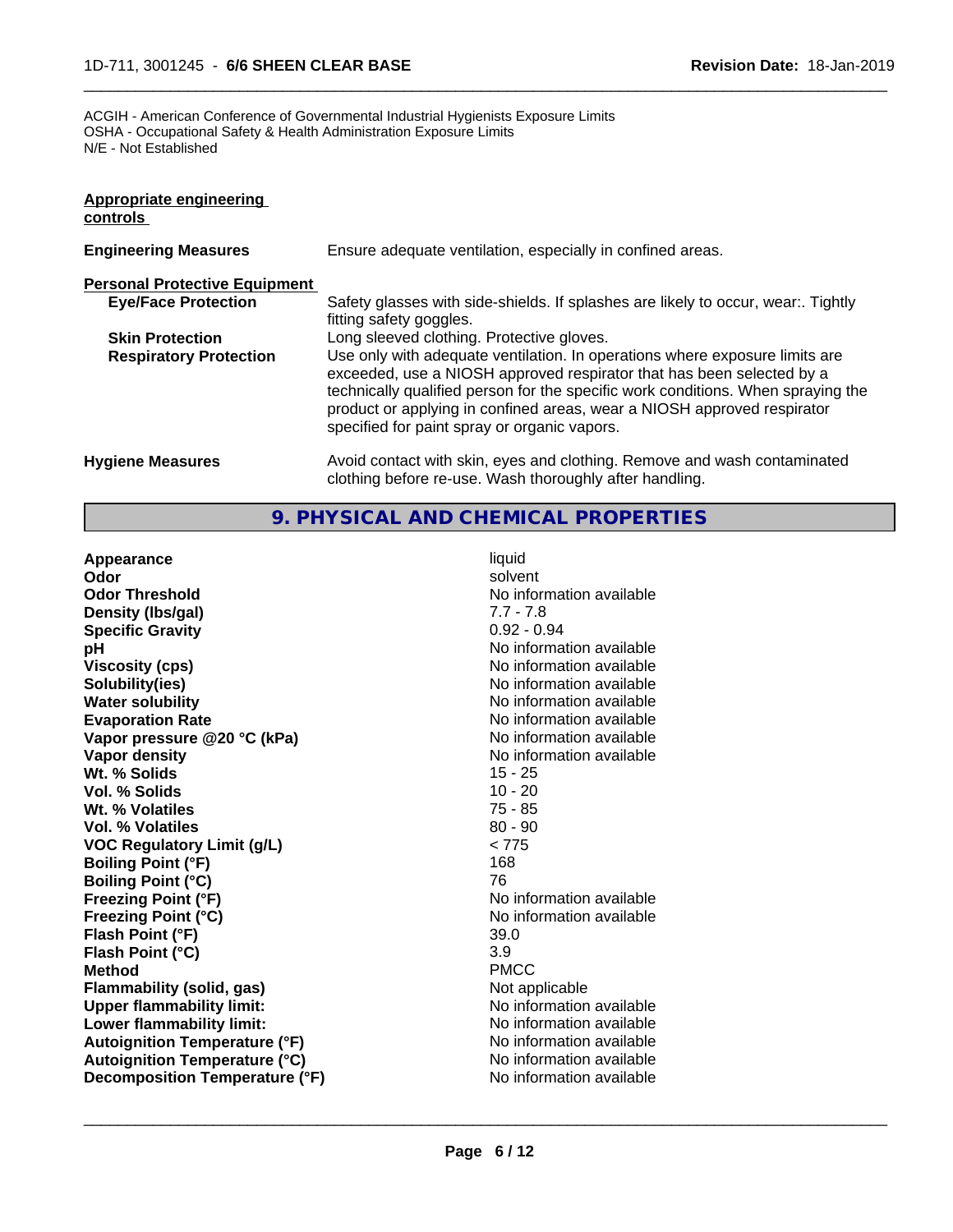## **Decomposition Temperature (°C)** No information available **Partition coefficient** and the settlement of the settlement of the No information available and the settlement of the settlement of the settlement of the settlement of the settlement of the settlement of the settlement of

 $\overline{\phantom{a}}$  ,  $\overline{\phantom{a}}$  ,  $\overline{\phantom{a}}$  ,  $\overline{\phantom{a}}$  ,  $\overline{\phantom{a}}$  ,  $\overline{\phantom{a}}$  ,  $\overline{\phantom{a}}$  ,  $\overline{\phantom{a}}$  ,  $\overline{\phantom{a}}$  ,  $\overline{\phantom{a}}$  ,  $\overline{\phantom{a}}$  ,  $\overline{\phantom{a}}$  ,  $\overline{\phantom{a}}$  ,  $\overline{\phantom{a}}$  ,  $\overline{\phantom{a}}$  ,  $\overline{\phantom{a}}$ 

| <b>Reactivity</b>                       | No data available                                                                                                         |
|-----------------------------------------|---------------------------------------------------------------------------------------------------------------------------|
| <b>Chemical Stability</b>               | Stable under normal conditions. Hazardous polymerisation<br>does not occur.                                               |
| <b>Conditions to avoid</b>              | Keep away from open flames, hot surfaces, static<br>electricity and sources of ignition. Sparks. Elevated<br>temperature. |
| <b>Incompatible Materials</b>           | Incompatible with strong acids and bases and strong<br>oxidizing agents.                                                  |
| <b>Hazardous Decomposition Products</b> | Thermal decomposition can lead to release of irritating<br>gases and vapors.                                              |
| Possibility of hazardous reactions      | None under normal conditions of use.                                                                                      |

**11. TOXICOLOGICAL INFORMATION**

| <b>Product Information</b>               |                                                                                                                                                                                                                                                               |
|------------------------------------------|---------------------------------------------------------------------------------------------------------------------------------------------------------------------------------------------------------------------------------------------------------------|
| Information on likely routes of exposure |                                                                                                                                                                                                                                                               |
| <b>Principal Routes of Exposure</b>      | Eye contact, skin contact and inhalation.                                                                                                                                                                                                                     |
| <b>Acute Toxicity</b>                    |                                                                                                                                                                                                                                                               |
| <b>Product Information</b>               | Repeated or prolonged exposure to organic solvents may lead to permanent brain<br>and nervous system damage. Intentional misuse by deliberately concentrating and<br>inhaling vapors may be harmful or fatal.                                                 |
|                                          | Symptoms related to the physical, chemical and toxicological characteristics                                                                                                                                                                                  |
| <b>Symptoms</b>                          | No information available                                                                                                                                                                                                                                      |
|                                          | Delayed and immediate effects as well as chronic effects from short and long-term exposure                                                                                                                                                                    |
| Eye contact                              | Contact with eyes may cause irritation.                                                                                                                                                                                                                       |
| <b>Skin contact</b>                      | May cause skin irritation and/or dermatitis. Prolonged skin contact may defat the<br>skin and produce dermatitis.                                                                                                                                             |
| Ingestion                                | Harmful if swallowed. Ingestion may cause irritation to mucous membranes. Small<br>amounts of this product aspirated into the respiratory system during ingestion or<br>vomiting may cause mild to severe pulmonary injury, possibly progressing to<br>death. |
| <b>Inhalation</b>                        | Harmful by inhalation. High vapor / aerosol concentrations are irritating to the<br>eyes, nose, throat and lungs and may cause headaches, dizziness, drowsiness,<br>unconsciousness, and other central nervous system effects.                                |
| <b>Sensitization</b>                     | No information available                                                                                                                                                                                                                                      |
| <b>Neurological Effects</b>              | No information available.                                                                                                                                                                                                                                     |
|                                          |                                                                                                                                                                                                                                                               |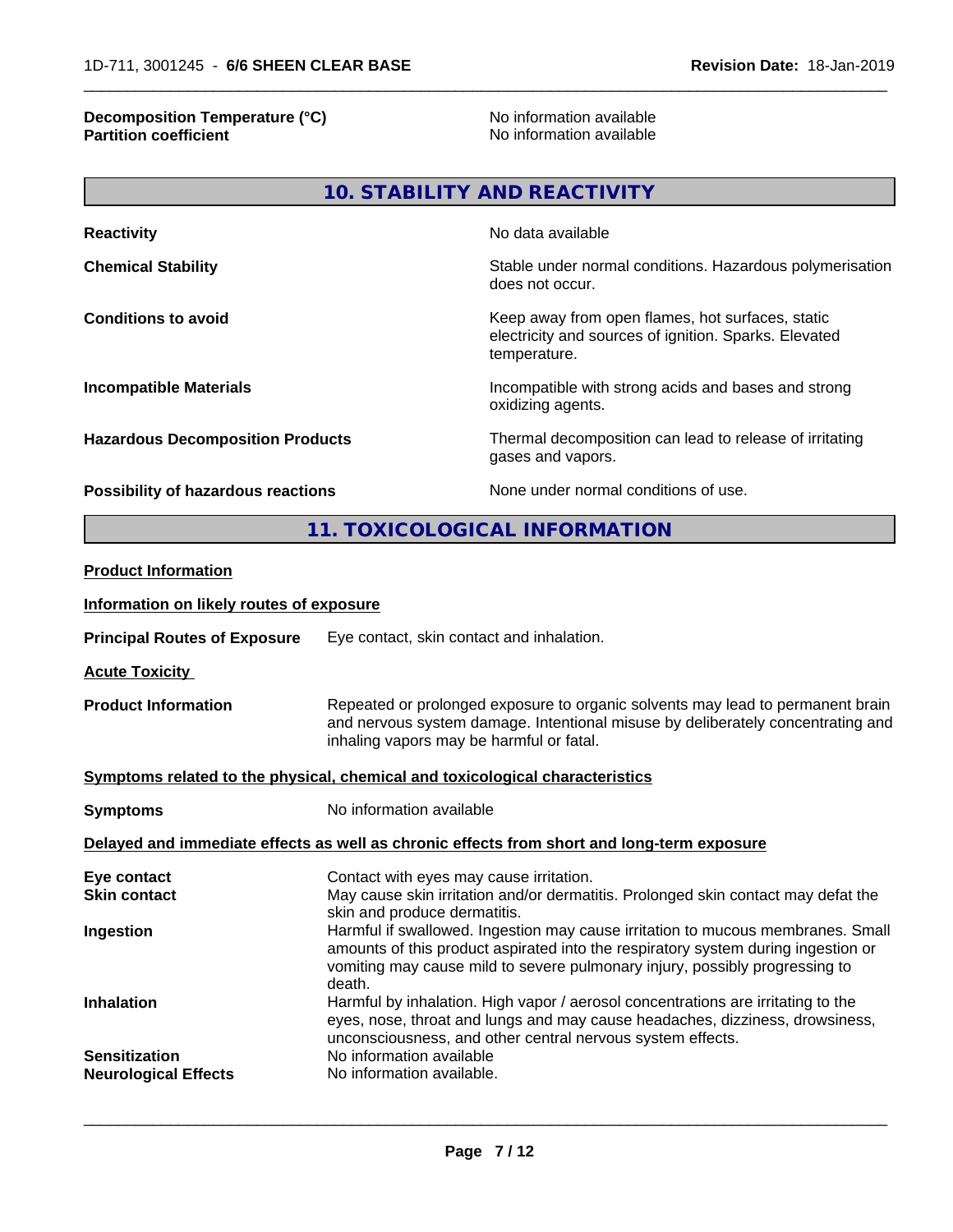| <b>Mutagenic Effects</b>        | No information available.                                                                                                                                                                                                        |
|---------------------------------|----------------------------------------------------------------------------------------------------------------------------------------------------------------------------------------------------------------------------------|
| <b>Reproductive Effects</b>     | Possible risk of impaired fertility. Possible risk of harm to the unborn child.                                                                                                                                                  |
| <b>Developmental Effects</b>    | No information available.                                                                                                                                                                                                        |
| <b>Target organ effects</b>     | No information available.                                                                                                                                                                                                        |
| <b>STOT - repeated exposure</b> | No information available.                                                                                                                                                                                                        |
| <b>STOT - single exposure</b>   | May cause disorder and damage to the. Respiratory system. Central nervous<br>system.                                                                                                                                             |
| Other adverse effects           | No information available.                                                                                                                                                                                                        |
| <b>Aspiration Hazard</b>        | May be harmful if swallowed and enters airways. Small amounts of this product<br>aspirated into the respiratory system during ingestion or vomiting may cause mild<br>to severe pulmonary injury, possibly progressing to death. |

## **Numerical measures of toxicity**

## **The following values are calculated based on chapter 3.1 of the GHS document**

| ATEmix (oral)                 | 4812 mg/ka  |
|-------------------------------|-------------|
| ATEmix (dermal)               | 15531 mg/kg |
| ATEmix (inhalation-dust/mist) | 2859.2 ma/L |

## **Component Information**

| Chemical name                   | Oral LD50             | Dermal LD50                                       | Inhalation LC50                       |
|---------------------------------|-----------------------|---------------------------------------------------|---------------------------------------|
| Ethyl acetate<br>141-78-6       | $= 5620$ mg/kg (Rat)  | $> 18000$ mg/kg (Rabbit) $> 20$<br>mL/kg (Rabbit) |                                       |
| Toluene<br>108-88-3             | $= 2600$ mg/kg (Rat)  | $= 12000$ mg/kg (Rabbit)                          | $= 12.5$ mg/L (Rat) 4 h               |
| n-Butyl acetate<br>123-86-4     | $= 10768$ mg/kg (Rat) | > 17600 mg/kg (Rabbit)                            |                                       |
| cellulose, nitrate<br>9004-70-0 | $5$ g/kg (Rat)        |                                                   |                                       |
| Isopropyl alcohol<br>67-63-0    | $= 1870$ mg/kg (Rat)  | $= 4059$ mg/kg (Rabbit)                           | $= 72600$ mg/m <sup>3</sup> (Rat) 4 h |
| Silica, amorphous<br>7631-86-9  | $>$ 5000 mg/kg (Rat)  | $>$ 2000 mg/kg (Rabbit)                           | $> 2.2$ mg/L (Rat) 1 h                |
| Ethyl benzene<br>$100 - 41 - 4$ | $=$ 3500 mg/kg (Rat)  | $= 15400$ mg/kg (Rabbit)                          | $= 17.2$ mg/L (Rat) 4 h               |
| Component                       |                       | Sensitization                                     |                                       |

n-Butyl acetate 123-86-4 ( 20 - 25 )

 $\overline{\phantom{a}}$  ,  $\overline{\phantom{a}}$  ,  $\overline{\phantom{a}}$  ,  $\overline{\phantom{a}}$  ,  $\overline{\phantom{a}}$  ,  $\overline{\phantom{a}}$  ,  $\overline{\phantom{a}}$  ,  $\overline{\phantom{a}}$  ,  $\overline{\phantom{a}}$  ,  $\overline{\phantom{a}}$  ,  $\overline{\phantom{a}}$  ,  $\overline{\phantom{a}}$  ,  $\overline{\phantom{a}}$  ,  $\overline{\phantom{a}}$  ,  $\overline{\phantom{a}}$  ,  $\overline{\phantom{a}}$ 

non-sensitizing (guinea pig)

## **Carcinogenicity**

*The information below indicateswhether each agency has listed any ingredient as a carcinogen:.*

| <b>Chemical</b><br>name | <b>IARC</b>                  | <b>NTP</b> | ດເ⊔າ<br>∪אח |
|-------------------------|------------------------------|------------|-------------|
|                         | .<br>2B<br>Human<br>Possible |            | ∟isted      |
| Ethyl<br>∣benzene       | Carcinogen                   |            |             |

## **Legend**

IARC - International Agency for Research on Cancer NTP - National Toxicity Program OSHA - Occupational Safety & Health Administration

## **12. ECOLOGICAL INFORMATION**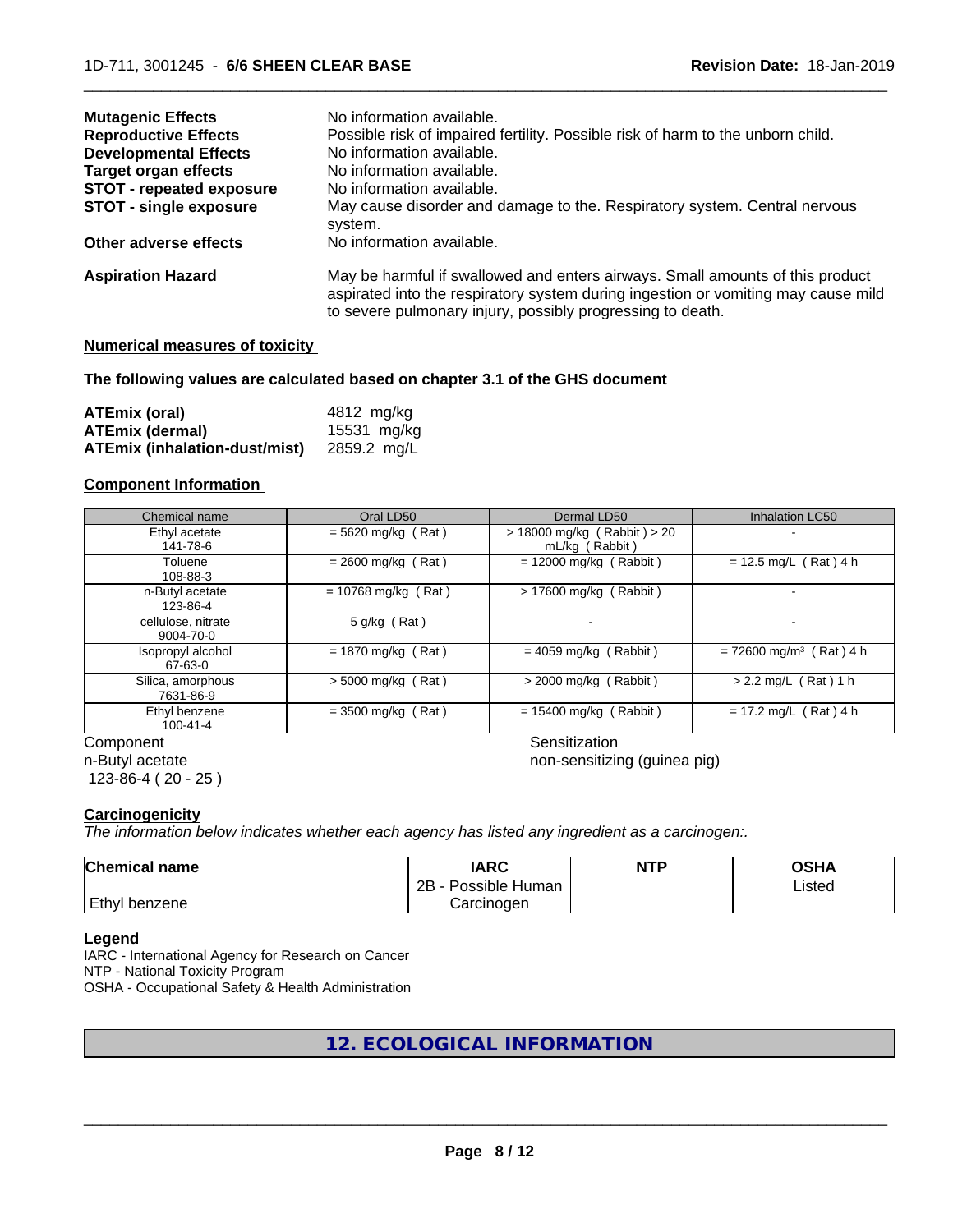## **Ecotoxicity Effects**

The environmental impact of this product has not been fully investigated.

## **Product Information**

## **Acute Toxicity to Fish**

No information available

## **Acute Toxicity to Aquatic Invertebrates**

No information available

### **Acute Toxicity to Aquatic Plants**

No information available

### **Persistence / Degradability**

No information available.

## **Bioaccumulation**

No information available.

### **Mobility in Environmental Media**

No information available.

#### **Ozone** Not applicable

## **Component Information**

## **Acute Toxicity to Fish**

n-Butyl acetate LC50: 18 mg/L (Fathead Minnow - 96 hr.) Ethyl benzene LC50: 12.1 mg/L (Fathead Minnow - 96 hr.)

#### **Acute Toxicity to Aquatic Invertebrates**

n-Butyl acetate EC50: 72.8 mg/L (Daphnia magna - 48 hr.) Ethyl benzene EC50: 1.8 mg/L (Daphnia magna - 48 hr.)

## **Acute Toxicity to Aquatic Plants**

n-Butyl acetate EC50: 674.7 mg/L (Green algae (Scenedesmus subspicatus), 72 hrs.) Ethyl benzene EC50: 4.6 mg/L (Green algae (Scenedesmus subspicatus), 72 hrs.)

## **13. DISPOSAL CONSIDERATIONS**

**Waste Disposal Method** Dispose of in accordance with federal, state, and local regulations. Local requirements may vary, consult your sanitation department or state-designated

 $\overline{\phantom{a}}$  ,  $\overline{\phantom{a}}$  ,  $\overline{\phantom{a}}$  ,  $\overline{\phantom{a}}$  ,  $\overline{\phantom{a}}$  ,  $\overline{\phantom{a}}$  ,  $\overline{\phantom{a}}$  ,  $\overline{\phantom{a}}$  ,  $\overline{\phantom{a}}$  ,  $\overline{\phantom{a}}$  ,  $\overline{\phantom{a}}$  ,  $\overline{\phantom{a}}$  ,  $\overline{\phantom{a}}$  ,  $\overline{\phantom{a}}$  ,  $\overline{\phantom{a}}$  ,  $\overline{\phantom{a}}$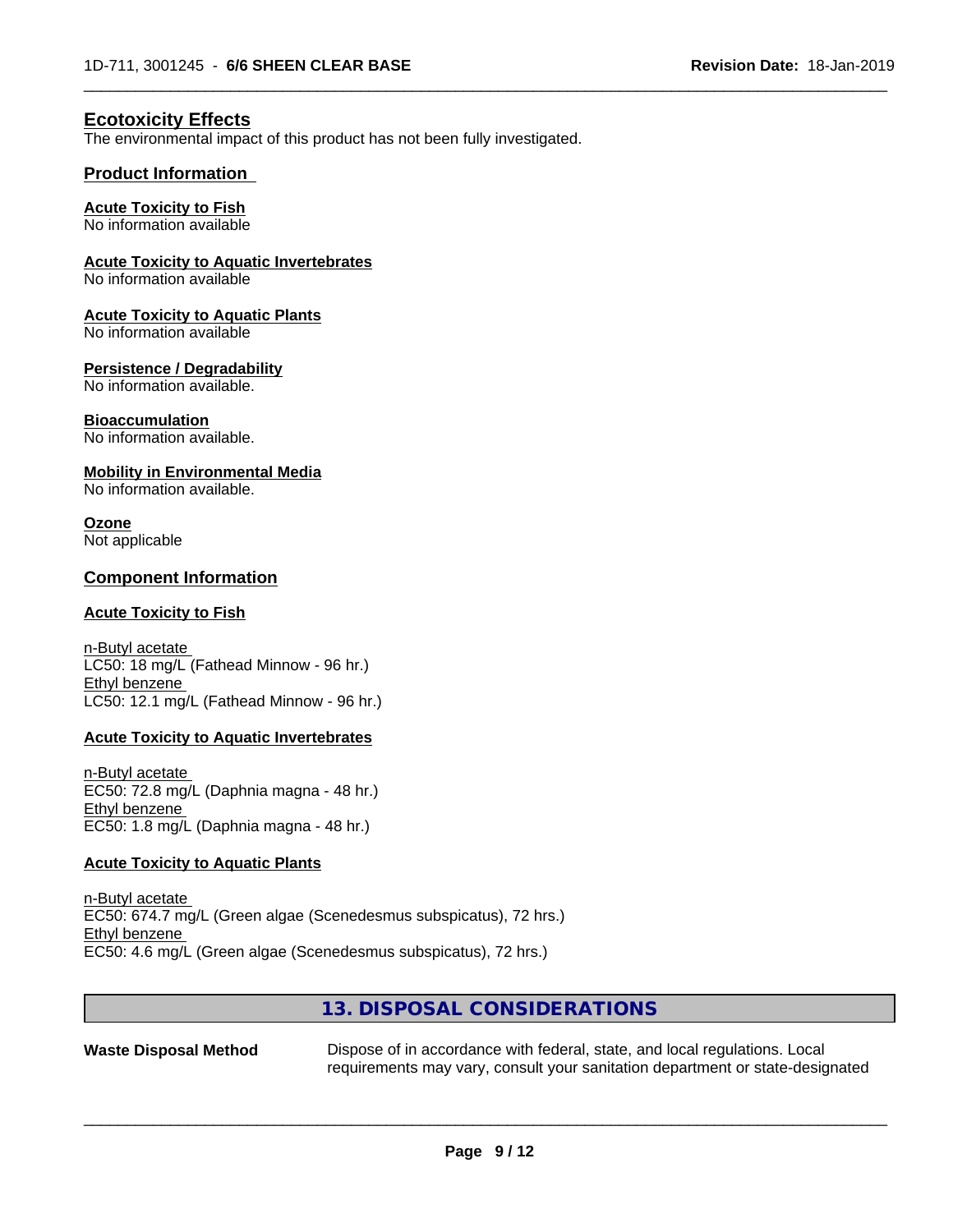environmental protection agency for more disposal options. **Empty Container Warning** Emptied containers may retain product residue. Follow label warnings even after container is emptied. Residual vapors may explode on ignition. **14. TRANSPORT INFORMATION DOT Proper Shipping Name** PAINT **Hazard class** 3<br> **UN-No.** U **UN-No.** UN1263 **Packing Group II Description** UN1263, PAINT, 3, II **ICAO / IATA** Contact the preparer for further information. **IMDG / IMO** Contact the preparer for further information.

 $\overline{\phantom{a}}$  ,  $\overline{\phantom{a}}$  ,  $\overline{\phantom{a}}$  ,  $\overline{\phantom{a}}$  ,  $\overline{\phantom{a}}$  ,  $\overline{\phantom{a}}$  ,  $\overline{\phantom{a}}$  ,  $\overline{\phantom{a}}$  ,  $\overline{\phantom{a}}$  ,  $\overline{\phantom{a}}$  ,  $\overline{\phantom{a}}$  ,  $\overline{\phantom{a}}$  ,  $\overline{\phantom{a}}$  ,  $\overline{\phantom{a}}$  ,  $\overline{\phantom{a}}$  ,  $\overline{\phantom{a}}$ 

**15. REGULATORY INFORMATION**

## **International Inventories**

| <b>TSCA: United States</b> | Yes - All components are listed or exempt. |
|----------------------------|--------------------------------------------|
| <b>DSL: Canada</b>         | Yes - All components are listed or exempt. |

## **Federal Regulations**

| SARA 311/312 hazardous categorization |     |  |
|---------------------------------------|-----|--|
| Acute health hazard                   | Yes |  |
| Chronic Health Hazard                 | Yes |  |
| Fire hazard                           | Yes |  |
| Sudden release of pressure hazard     | No  |  |
| Reactive Hazard                       | No  |  |

## **SARA 313**

Section 313 of Title III of the Superfund Amendments and Reauthorization Act of 1986 (SARA). This product contains a chemical or chemicals which are subject to the reporting requirements of the Act and Title 40 of the Code of Federal Regulations, Part 372:

| <b>Chemical name</b>                                                       | CAS No.        | Weight-%    | <b>CERCLA/SARA 313</b><br>(de minimis concentration) |
|----------------------------------------------------------------------------|----------------|-------------|------------------------------------------------------|
| Toluene                                                                    | 108-88-3       | $25 - 30$   | 1.0                                                  |
| Isopropyl alcohol                                                          | 67-63-0        | $1 - 5$     | 1.0                                                  |
| Ethyl benzene                                                              | $100 - 41 - 4$ | $0.1 - 0.5$ | 0.1                                                  |
| Clean Air Act, Section 112 Hazardous Air Pollutants (HAPs) (see 40 CFR 61) |                |             |                                                      |
| This product contains the following HAPs:                                  |                |             |                                                      |

| <b>Chemical name</b> | CAS No. | Weight-% | <b>Hazardous Air Pollutant</b> |
|----------------------|---------|----------|--------------------------------|
|                      |         |          | (HAP)                          |
|                      |         |          |                                |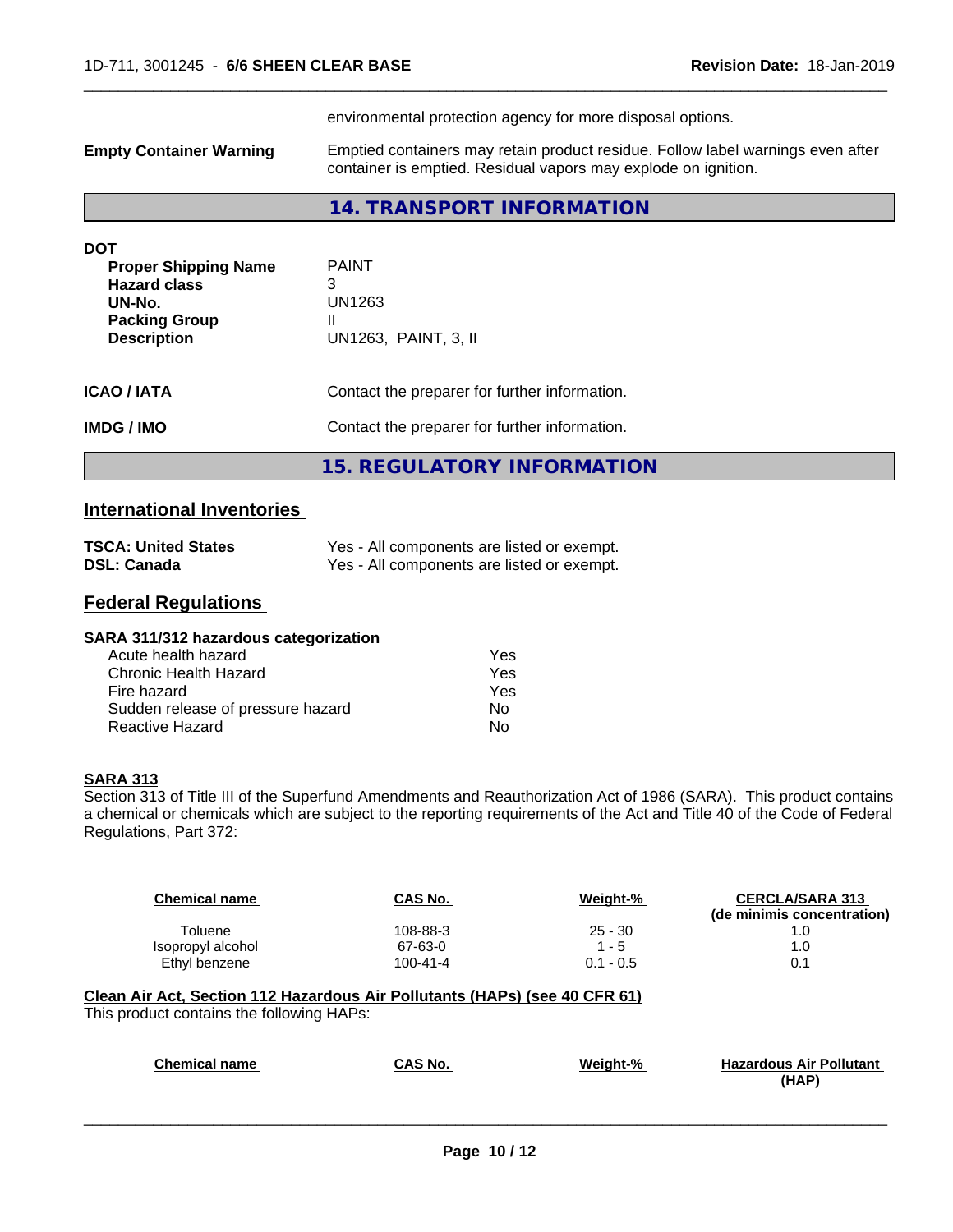| Toluene       | 108-88-3 | 25 - 30      | Listed |
|---------------|----------|--------------|--------|
| Ethyl benzene | 100-41-4 | - 0.5<br>0.1 | ∟isted |

## **US State Regulations**

## **California Proposition 65**

**AN** WARNING: Cancer and Reproductive Harm– www.P65warnings.ca.gov

## **State Right-to-Know**

| <b>Chemical name</b> | <b>Massachusetts</b> | <b>New Jersey</b> | Pennsylvania |
|----------------------|----------------------|-------------------|--------------|
| Ethyl acetate        |                      |                   |              |
| Toluene              |                      |                   |              |
| n-Butyl acetate      |                      |                   |              |
| cellulose, nitrate   |                      |                   |              |
| Diisononyl phthalate |                      |                   |              |
| Isopropyl alcohol    |                      |                   |              |
| Silica, amorphous    |                      |                   |              |

#### **Legend**

X - Listed

## **16. OTHER INFORMATION**

**HMIS** - **Health:** 2\* **Flammability:** 3 **Reactivity:** 0 **PPE:** -

## **HMIS Legend**

- 0 Minimal Hazard
- 1 Slight Hazard
- 2 Moderate Hazard 3 - Serious Hazard
- 
- 4 Severe Hazard **- Chronic Hazard**
- X Consult your supervisor or S.O.P. for "Special" handling instructions.

*Note: The PPE rating has intentionally been left blank. Choose appropriate PPE that will protect employees from the hazards the material will present under the actual normal conditions of use.*

*Caution: HMISÒ ratings are based on a 0-4 rating scale, with 0 representing minimal hazards or risks, and 4 representing significant hazards or risks. Although HMISÒ ratings are not required on MSDSs under 29 CFR 1910.1200, the preparer, has chosen to provide them. HMISÒ ratings are to be used only in conjunction with a fully implemented HMISÒ program by workers who have received appropriate HMISÒ training. HMISÒ is a registered trade and service mark of the NPCA. HMISÒ materials may be purchased exclusively from J. J. Keller (800) 327-6868.*

 **WARNING!** If you scrape, sand, or remove old paint, you may release lead dust. LEAD IS TOXIC. EXPOSURE TO LEAD DUST CAN CAUSE SERIOUS ILLNESS, SUCH AS BRAIN DAMAGE, ESPECIALLY IN CHILDREN. PREGNANT WOMEN SHOULD ALSO AVOID EXPOSURE.Wear a NIOSH approved respirator to control lead exposure. Clean up carefully with a HEPA vacuum and a wet mop. Before you start, find out how to protect yourself and your family by contacting the National Lead Information Hotline at 1-800-424-LEAD or log on to www.epa.gov/lead.

**Prepared By** Product Stewardship Department Benjamin Moore & Co. 101 Paragon Drive